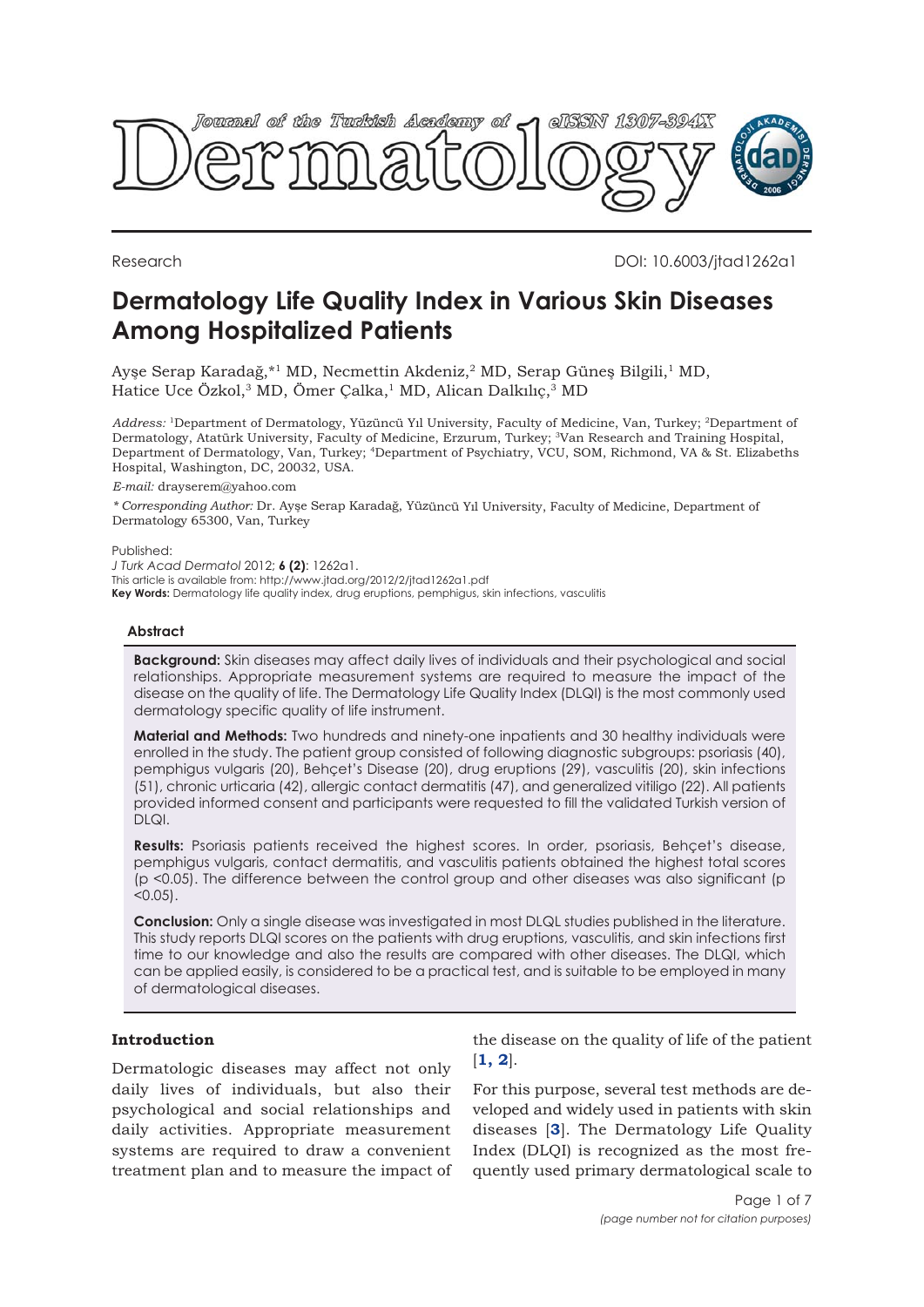investigate life quality of patients [**[1, 2](#page-6-0)**]. This test has been widely used worldwide for 16 years by many medical centers to explore the impact of dermatological diseases on quality of life. It is a short, easily understandable, and simple scale. Due to these features it has been widely used both in clinical practice and research studies [**[1, 4](#page-6-0)**].

In this study, we applied DLQI to inpatients at a hospital and compared the results from these diseases to the results of the most frequently examined cases. Most DLQI studies we identified in the literature interestingly investigated only a single disease. We found only a few DLQI studies comparing certain dermatological disease groups. The present study compares dermatological disease groups based on DLQI scores.

## **Materials and Methods**

The patients who were referred to our clinic and hospitalized for treatment and healthy individuals without any complaints of a skin disease were enrolled in our study. All participants filled the Turkish version of DLQI, which was developed by *Finley* et al., [**[5](#page-6-0)**] and its Turkish version was validated and tested for reliability by *Öztürkcan* et al. [**[6](#page-6-0)**] (**Table 1**). There were 4 possible response choices in the questionnaire (very much-very-slightlynone) and each response was assessed from 0 to 3, a total number of 10 questions were asked and the scores ranged between 0-30. Patients at age 18 and over were included in the study.

While we were assessing the scores, some questions such as questions 1 and 2 (symptoms and the feelings of the patient), questions 3 and 4 (daily activities), questions 5 and 6 (assessment of leisure time) and questions 8 and 9 (personal relationships) were assessed together, as they were related to one another. Question 7 was related to school/business life and question 10 was related to the impact of the therapy. The total score is given in the final column.

#### **Statistical Analysis**

Statistical analyses were performed with SPSS software (Statistical Package for the Social Sciences, version 13.0, SSPS Inc, Chicago, IL, USA). All numerical variables with normal distribution were expressed as the mean ± standard deviation (SD). Categorical variables were given as percentages and were compared with chi-square test. The mean of groups in terms of constant variables was compared with one way variant analysis (ANOVA). Subsequent variant analysis, Duncan multiple comparison test were used for determination of different groups. A p value <0.05 was considered as statistically significant.

# **Results**

A total of 291 patients and 30 healthy individuals (control group) were enrolled in the study. One hundred and fifty-three patients were females (53%) and 137 were males (47%). In the control group, 11 of patients were females (36%) and 19 were males (64%). There was no significant difference between females and males in patient and control groups (p> 0.05).

The number of patients, mean age and sex of patients and those of control group are presented on **Table 1**. The general mean age of our patients was 38.23 ±17.09 years. The mean age of individuals in the control group was  $32.63 \pm 10.58$  years, and the difference was found statistically not significant (p > 0.05). All scores and total scores of the entire

| <b>Table 1.</b> The Number, Mean Age, and Gender of the Patient Groups and the Control Group |  |  |  |
|----------------------------------------------------------------------------------------------|--|--|--|
|----------------------------------------------------------------------------------------------|--|--|--|

| Number (n) | $Age \pm SD$      | Females (n) | (%)    | Males (n) | (%)    |  |
|------------|-------------------|-------------|--------|-----------|--------|--|
| 40         | 33.75±14.58       | 28          | (70)   | 12        | (30)   |  |
| 20         | 45.10±11.77       | 11          | (55)   | 9         | (45)   |  |
| 20         | 25.45±8.89        | 12          | (60)   | 8         | (40)   |  |
| 29         | 39.75±14.48       | 12          | (41.4) | 17        | 58.6   |  |
| 20         | 35.60±17.43       | 12          | (60)   | 8         | (40)   |  |
| 51         | $38.03 \pm 16.23$ | 19          | (37.3) | 32        | (62.7) |  |
| 42         | $34.30 \pm 13.15$ | 30          | (71.4) | 12        | (28.6) |  |
| 47         | $45.29 \pm 18.61$ | 16          | (34)   | 31        | (66)   |  |
| 22         | $29.72{\pm}7.4$   | 14          | (63.6) | 8         | (36.4) |  |
| 30         | $32.63 \pm 10.58$ | 11          | (36.7) | 19        | (63.3) |  |
|            |                   |             |        |           |        |  |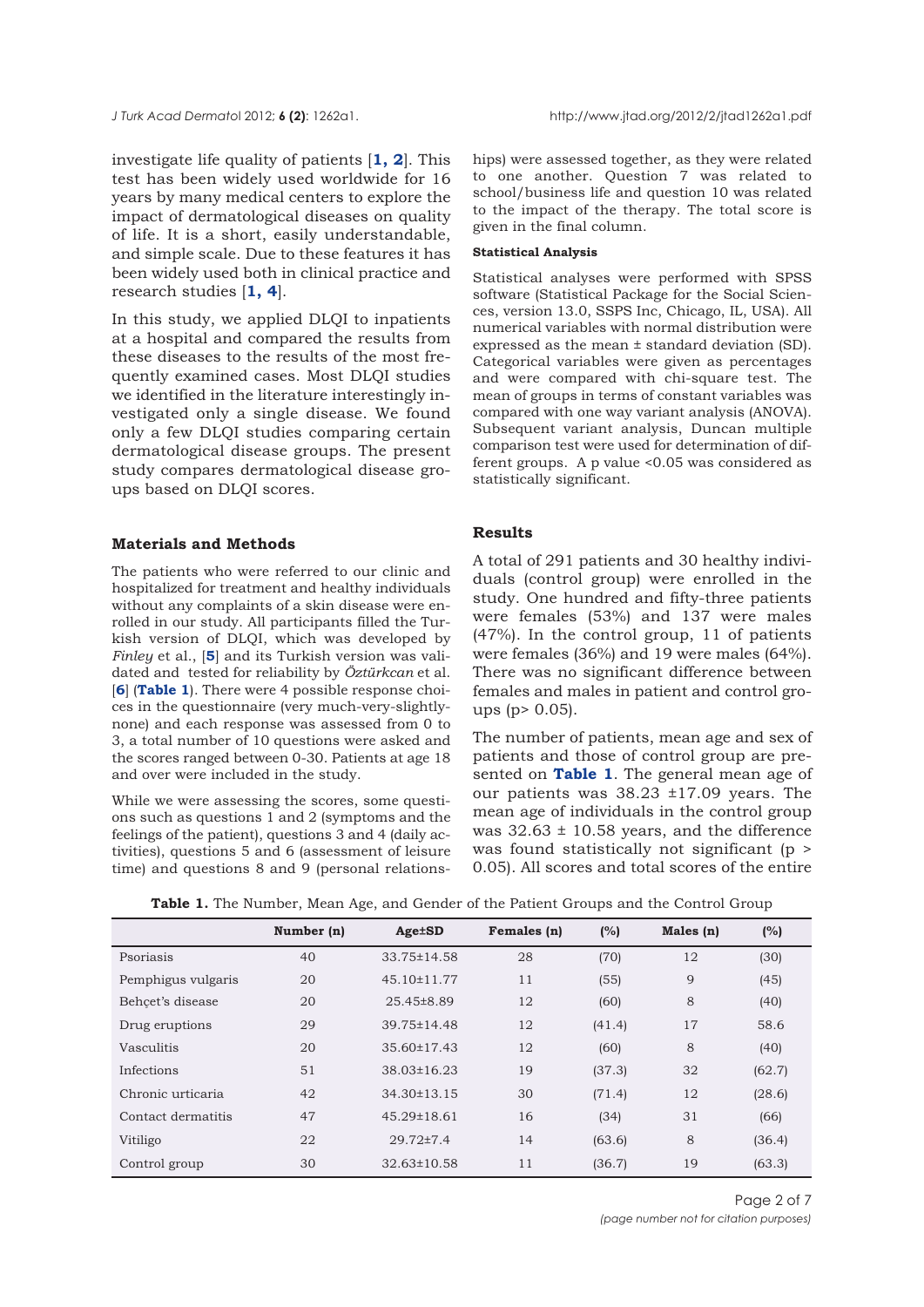*J Turk Acad Dermato*l 2012; **6 (2)**:1262a1. http://www.jtad.org/2012/2/jtad1262a1.pdf

|                    | <b>Ouestion</b><br>$1 - 2$ | <b>Ouestion</b><br>$3 - 4$ | <b>Ouestion</b><br>$5-6$ | <b>Ouestion 7</b> | Question<br>$8-9$ | <b>Ouestion 10</b> | <b>Total Score</b> |
|--------------------|----------------------------|----------------------------|--------------------------|-------------------|-------------------|--------------------|--------------------|
| Psoriasis          | 4.22                       | 3.72                       | 3.10                     | 1.23              | 1.22              | 1.05               | 14.55              |
| Pemphigus vulgaris | 4.10                       | 3.10                       | 2.55                     | 1.05              | 1.40              | 0.40               | 12.65              |
| Behcet's disease   | 4.30                       | 2.75                       | 2.95                     | 1.35              | 1.75              | 0.40               | 13.5               |
| Drug eruptions     | 3.06                       | 1.72                       | 1.86                     | 1.28              | 0.65              | 0.38               | 8.96               |
| Vasculitis         | 3.30                       | 1.80                       | 2.40                     | 1.15              | 0.60              | 0.45               | 9.70               |
| Infections         | 3.33                       | 1.78                       | 1.82                     | 0.86              | 0.50              | 0.14               | 8.42               |
| Chronic urticaria  | 3.92                       | 1.28                       | 1.88                     | 1.05              | 0.54              | 0.05               | 8.73               |
| Contact dermatitis | 3.95                       | 2.31                       | 2.23                     | 1.09              | 0.78              | 0.51               | 10.87              |
| Vitiligo           | 1.18                       | 2.36                       | 0.90                     | 0.00              | 0.00              | 0.00               | 4.63               |
| Control group      | 0.70                       | 0.30                       | 0.16                     | 0.07              | 0.00              | 0.03               | 1.26               |

| Table 2. All Scores and Total Scores of the Patient Groups and Control Group |  |
|------------------------------------------------------------------------------|--|
|------------------------------------------------------------------------------|--|

groups of patients included in the study are presented on **Table 2**.

There was no significant difference between the control group and vitiligo group in questions 1 and 2 ( $p = 0.502$ ). The highest scores were determined for patients with Behçet's disease, psoriasis, and pemphigus (p<0.05) for questions 1 and 2. The differences between other disease groups and the control group were statistically significant (p<0.05).

The highest scores for questions 3 and 4 were measured in patients with psoriasis, pemphigus, and Behçet's disease (p<0.05). These scores were significantly higher than the individuals in the control group and the patients in contact dermatitis and vitiligo groups (p<0.05). When compared to the control group, the scores of contact dermatitis and vitiligo patients were also significantly higher. However, no significant differences were found regarding urticaria, drug eruption, infection, and vasculitis groups when compared to the control group (p>0.50).

The highest scores for questions 5 and 6 were measured for patients with psoriasis, Behçet's disease, and pemphigus. These scores were statistically higher than those of the individuals in the control group and the patients with contact dermatitis and vitiligo and those of other patient groups (p<0.05). The scores of contact dermatitis and vasculitis groups were significantly higher than those of vitiligo, infection, drug eruption, and urticaria groups and also scores of control group. No significant difference was detected between the scores of control group and those of vitiligo, infection, drug eruption, and urticaria groups (p>0.502).

The highest scores for question 7 was determined for patients with Behçet's disease, drug eruption, psoriasis, vasculitis, and contact dermatitis (p<0.05). The scores obtained from the patients with these diseases were significantly higher than those obtained from the control group and other disease groups. No statistically significant differences were detected between the control group and vitiligo, infection, urticaria, and pemphigus groups (p>0.50).

Regarding questions 8 and 9 no difference was found between the control and vitiligo groups (p>0.05). The highest scores were measured for Behçet's disease and pemphigus groups. The differences between them and the control group and between them and other disease groups were statistically significant (p<0.05). However, no significant differences were found between the control group and other disease groups.

In question 10, a significant difference occurred between psoriasis group and the control group. However, there were no significant differences between other disease groups and the control group.

The highest total scores were calculated for psoriasis, Behçet's disease, pemphigus, contact dermatitis, and vasculitis groups, respectively. The differences between these groups and the control group were statistically significant (p<0.05). The differences between other disease groups and the control group were also significant, except the difference between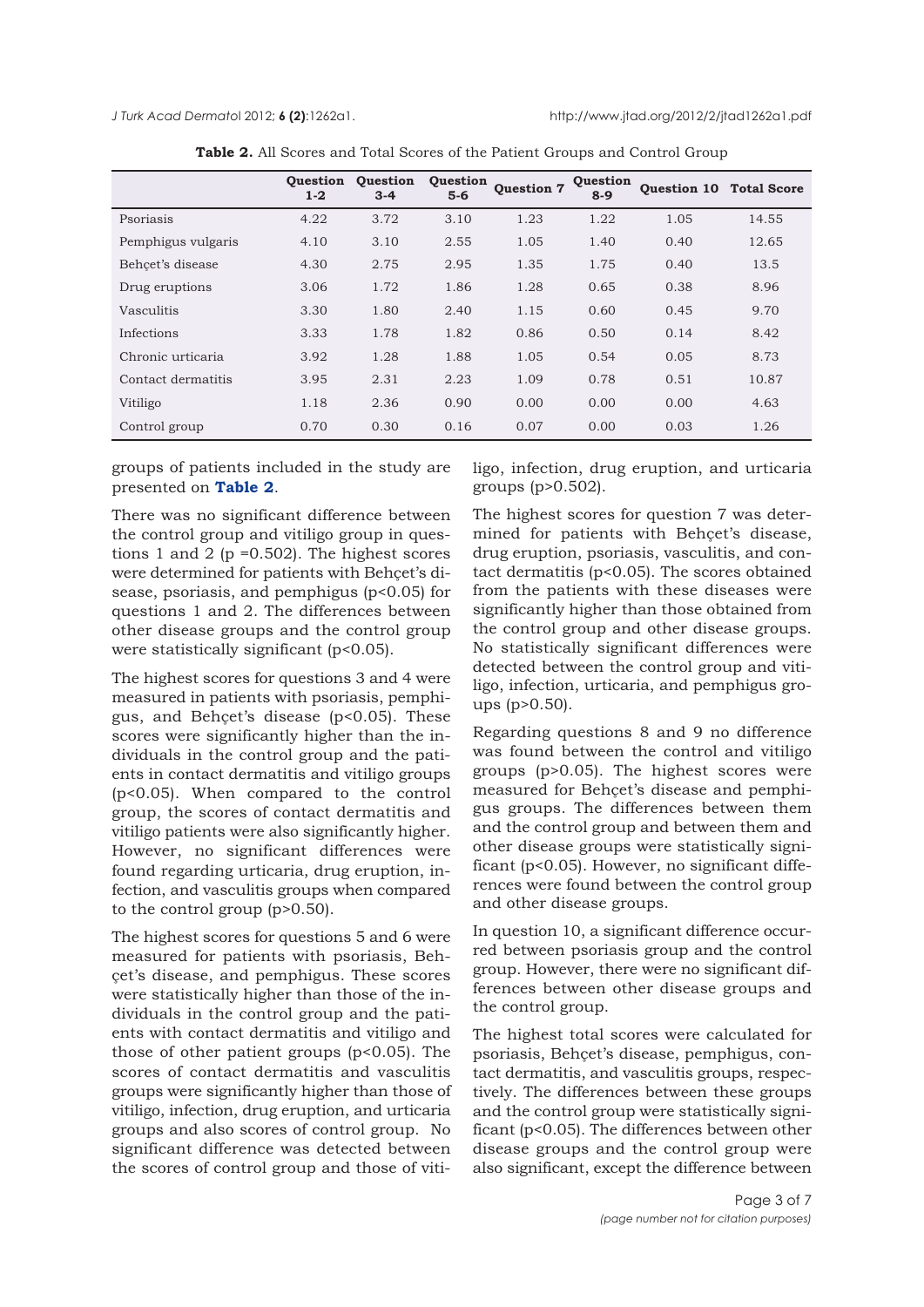control group and vitiligo, which was not significant.

# **Discussion**

In this study, we found significant deterioration in the quality of lives of patients, who were hospitalized and treated for various skin diseases.

The effect of skin diseases on quality of life is higher than the impact of many systemic disorders. As skin lesions are generally visible, the interaction with other individuals becomes very difficult. Hence the patients are prone to be isolated from social lives. Additionally, symptoms such as itching and pain can also negatively impact the life quality of patients [**[4](#page-6-0)**]. DLQI was the first life quality scale specific to dermatological diseases. The test was developed by *Finlay* et al. in 1994 and its original language was English [**[5](#page-6-0)**]. Since then, DLQI was used in 33 different skin diseases in 32 countries and was translated into 55 languages. DLQI is commonly used in psoriasis, atopic dermatitis, vitiligo, acne, contact dermatitis, and hyperhidrosis [**1**]. The DLQI was translated into Turkish and validated by *Öztürkcan* et al [**[6](#page-6-0)**].

It consists of 10 questions concerning patients' perception of the impact of skin diseases on different aspects of their quality of life (QoL) over the last week. The items of the DLQI encompass aspects such as symptoms and feelings of participants, daily activities, leisure time assessment, work or school life, personal relationships, and the side-effects of treatment. DLQI has been validated for dermatology patients aged 16 years and above [**[1, 5](#page-6-0)**].

The highest total DLQI score among the patients we enrolled in our study was obtained for psoriasis, Behçet's disease, pemphigus vulgaris, contact dermatitis, and vasculitis.

In this study, we also applied DLQI on diseases, which have so far not reported in the literature. Those were drug eruptions, vasculitis, and skin infection patients. The scores of those patients were compared to those of patients with other diseases.

Itching and other physical symptoms in psoriasis may severely affect the quality of life of patients. Patients may face restrictions in

their social and business activities and entertainment options. Besides, treatment expenses can cause economic losses. Furthermore, some treatment regimes are likely to cause frequent doctor visits or hospitalization, while some regimes may take a long time due to various side effects, which can be boring for patients and negatively affect their daily lives [**7, 8**[\]. The impact of psoriasis on the quality of](#page-6-0) life of patients may resemble the impact of life-threatening chronic disorders. Therefore, it may be necessary to determine the dermatological intensity of the disorder and measure the impact on social extent and quality of life of individuals [**[8](#page-6-0)**].

There are many studies performed about quality of life and psoriasis. In these studies different quality of life scales were compared. It was suggested that DLQI is a short and compact test and due to its simplicity, it was one of the most commonly applied tests in such comparison studies [**[8, 9](#page-6-0)**]. The total DLQI score in our patients with psoriasis was found 14.55. The highest scores were obtained from questions 1-6. These questions are related to symptoms, feelings, daily activities, and assessment of leisure time. In our study, patients were suffering from severe psoriasis requiring treatment by means of hospitalization (total body surface area >10). Therefore we assumed that the severity was one reason that DLQI scores were higher in our patients.

In this study, the second disease, which demonstrated the highest DLQI scores, was Behçet's disease. It is a chronic condition and may negatively affect the physical and mental health of individuals. There are a limited number of studies investigating the impact of this condition on the quality of life. One study suggested that appropriate treatments may improve symptoms, such as fatigue, arthralgia, and mucocutaneous lesions, and the quality of life of individuals. In parallel to this, DLQI scores shall also improve [**[10](#page-6-0)**]. *Finlay* et al. applied DLQI scale to 325 patients with Behçet's disease and the mean score was found 5.7 [**[11](#page-6-0)**]. All of our Behçet patients were at their active phase. All complained of oral aphtous pain, while 80% suffered from genital ulcers, 40% from uveitis, 50% from erythema nodosum, and 45% from arthritis. The mean total score was 13.5. We assumed that the reasons of high DLQI scores in our patients were being in active phase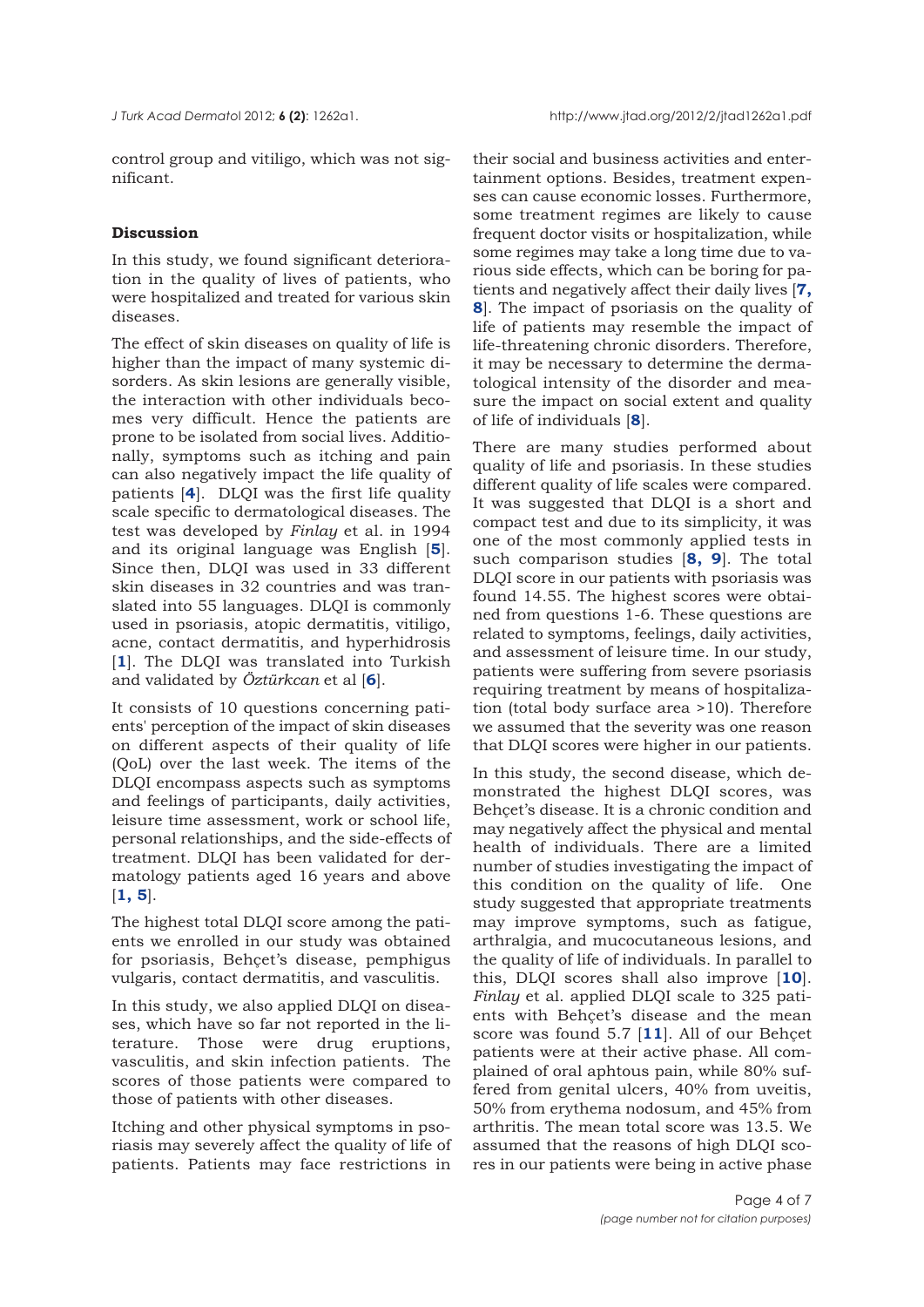and suffering from severe symptoms requiring hospitalization. The sub-categories demonstrated highest scores for questions 1, 2, 5, and 6.

Pemphigus was the 3rd disease with the highest DLQI scores in our study. Pemphigus vulgaris is a life-threatening disease requiring long-term treatment with immunosuppressive agents. This group of drugs may lead to serious side effects. Pemphigus is also considered as one of the most severe and progressive skin diseases. We identified only one study in the literature investigating the quality of life of pemphigus patients. The study was carried out on 30 patients by the German Bullous Skin Disease Study Group and mean DLQI score was 10. This score was extremely high when compared to the results obtained from other skin diseases and therefore, DLQI was considered as a very effective tool in clinical studies and in the treatment of such patients [**[12](#page-6-0)**]. In our study, the mean total score was 12.85 in patients with pemphigus. The highest scores were obtained for symptoms and feelings. These results demonstrated that pemphigus has affected the quality of life more negatively when compared to the negative effect of other skin diseases.

Contact dermatitis is a very frequently occurring condition and may deteriorate the quality of life and socio-economic level of an individual [**[13](#page-6-0)**]. There are some studies of irritant contact dermatitis in the literature, where a quality of life index was applied. We found only a few studies on acute contact dermatitis (ACD), where DLQI was applied. In one study the mean DLQI score in patients with contact dermatitis was found 8.0 (4.0-13.0) [[14](#page-6-0)]. In our study, the mean total score in patients with ACD was 10.7 and the highest scores were obtained from questions related to symptoms, feelings, and daily activities. Patients with high scores complained of severe itching. The lesions were widespread in this group of individuals and we assumed that itching in general originated from autosensitivity findings accompanying ACD.

Leucocytoclastic vasculitis is a condition effecting small vessels and generally progressive with cutaneous findings. To our knowledge there was no study in the literature investigating the relationship between quality of life and leucocytoclastic vasculitis or primary cutaneous vasculitis. Vasculitis patients may need to be hospitalized for follow up or to rest as much as they can, so the impact on other systems can be determined. The quality of life of primary systemic vasculitis patients was investigated with various tests. The results indicated a significant deterioration in the quality of life of such patients [**[15](#page-6-0)**]. The mean score in our study was 9.70. The highest scores were related to symptoms and feelings. The scores may be low in some disease groups in our study such as psoriasis and pemphigus, but they were extremely high in comparison to other frequently seen skin diseases. High DLQI scores in our patients may be due to the severity of their conditions, which needed hospitalization. We could not find a study in the literature for comparison. The studies exploring this area should be conducted.

Skin infections are seen frequently and generally last short-term by nature. They usually respond well to the treatment. In the present study, we included frequently seen infections including cellulites, erysipelas, and lymphangitis for a detailed assessment. Twenty eight patients were diagnosed with cellulites, 17 with erysipelas and 14 with lymphangitis. The lesions were located at the extremities and the duration of symptoms varied between 3 to 10 days. The total score was 8.42. A statistically significant difference was observed only in symptoms and feelings between skin infections and control groups. We did not find any study in the literature regarding bacterial infections and DLQI scores. There were some studies about DLQI application in tinea pedis patients. In one study mean DLQI score was found 7.4 in patients with superficial fungal infection [**[3](#page-6-0)**]. This result is almost identical to the result we found in our study.

The drug eruptions can be divided into several groups. Some only cause skin rashes, while others may be life-threatening. The literature has some publications reporting improvement in the quality of life of individuals after medication use [**[16, 17](#page-6-0)**]. However, there was no study performed investigating the impact of the side effects and drug eruptions on the quality of life. Drugs lead to miscellaneous dermatological rashes. The side effects may rarely lead to anaphylaxis and become lifethreatening. In our study, macular-papular drug eruptions were present in 14 of total 29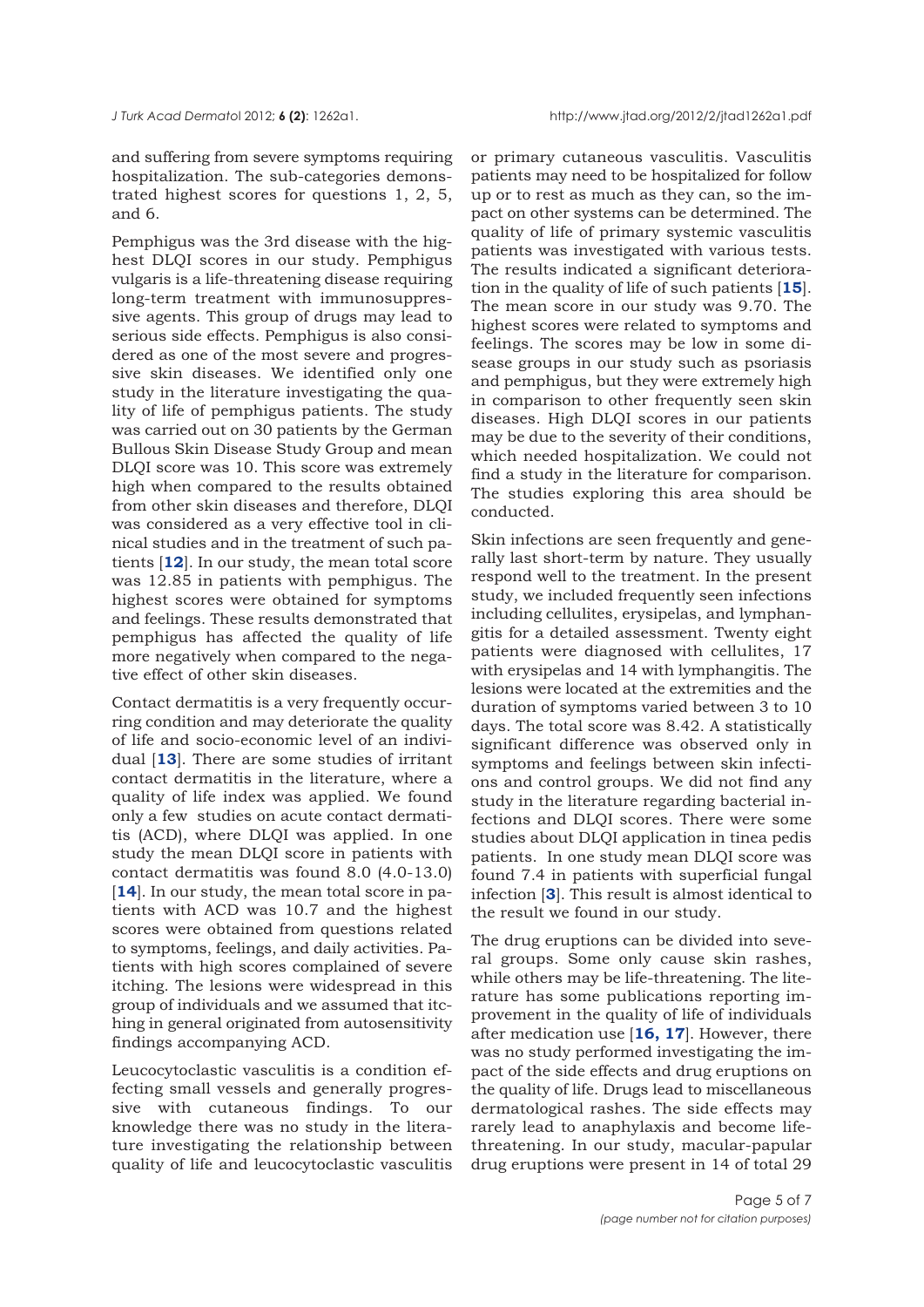patients, while 3 patients suffered from generalized fixed, 5 from urticarial, 2 from bullous, and 5 from lichenoid drug eruptions. All groups were assessed together. The mean total score was 8.96, and symptoms and feelings were significantly impacted. Additionally, we noticed that the impact on school and business lives of individuals was also high. The eruptions caused by drugs can deteriorate the appearance of the individual. Patients may experience anxiety even panic attacks, which may persist. Therefore we assume that high total DLQI scores in these hospitalized patients demonstrate impact of these reactions on quality of life.

Urticaria is a recurrent, short-term disease, with erythema and transient dermal edema and dermal blistering due to vasodilatation [**[18](#page-6-0)**]. Many studies investigated the quality of life of chronic urticaria patients by DLQI and many other tests. DLQI studies revealed deterioration in questions related to symptoms, feelings, and school and business life of chronic urticaria patients. The leisure times and daily activities were impacted to a lesser degree [**[19, 20](#page-6-0)**].

In our study chronic urticaria negatively affected the quality of life and especially caused deterioration in sleeping habits and mental health. Females were found to be more effected compared to males. In our study the mean total score was 8.73. Compatible to the scores in the literature we found that the highest scores were for symptoms and feelings. Chronic urticaria is a chronic condition with severe and instant itching and may become frustrating for both patients and caregivers. It may also lead to sleep disturbances, social isolation, emotional and sexual disorders, and reduce the quality of life of patients [**[21](#page-6-0)**]. There are many studies where DLQI scores were worse than the scores obtained from psoriasis, acne, Behçet's disease, and vitiligo [**[22](#page-6-0)**]. Merely, patients in our study who were diagnosed with urticaria enjoyed a better level of quality of life compared to patients suffering from psoriasis, pemphigus, Behçet's disease, contact dermatitis, and vasculitis, while their DLQI scores were significantly higher than vitiligo and control group patients.

Vitiligo is a chronic disorder and may cause loss of pigmentation. Even it is not life-threatening, it has an enormous negative impact

on the quality of life and psychological state of patients. Vitiligo may reduce the level of self confidence, lead to poor body image, and impact individual relationships negatively. In one of the several vitiligo and quality of life studies, DLQI score was 7.0 for patients with vitiligo and 8.6 for patients with psoriasis. It is suggested that lesions located at the visible sites of the body and genital organs may considerably deteriorate the quality of life of vitiligo patients [**[23](#page-6-0)**]. In our study, vitiligo group had the lowest DLQI scores. Excluding question 3 (related to external appearance), no significant difference was detected in any question between vitiligo and control groups. In a study in the literature, the mean score for vitiligo was found 4.95, which somehow was lower than the scores of psoriasis patients [**[6, 24](#page-6-0)**]. In our study the mean score was 4.65 which is comparable to the mentioned study [**[24](#page-6-0)**]. The highest scores in our study were found for questions 2, 4, 5, and 3.

Even though many large-scaled studies were published regarding quality of life in certain skin diseases in the literature, we noticed some skin diseases were never studied at all. Yet it is essential to investigate quality of life in all skin diseases by the means of large-scaled series of studies. Besides skin diseases, such as psoriasis which was thoroughly investigated in the past, we included patient groups that suffer from vasculitis, cutaneous infections, and drug eruptions, as they were not investigated adequately so far. The DLQI scores were significantly higher in certain disease groups, such as psoriasis, pemphigus, and Behçet's disease (except vitiligo) compared to the scores of control group.

In a study carried out by *Finlay* on 200 cases [**[5](#page-6-0)**], sub-groups of diseases were investigated in a non-separated fashion. The questions which received the highest scores were respectively questions 1, 2, and 4. These results are similar to the results we obtained in our study.

In conclusion skin diseases significantly affect the quality of life of individuals. This impact is worse in patients suffering from chronic, recurrent, and treatment resistant diseases. Acute diseases with early onset and visible lesions and symptoms such as severe itching may restrict the quality of life of patients and these individuals are prone to iso-